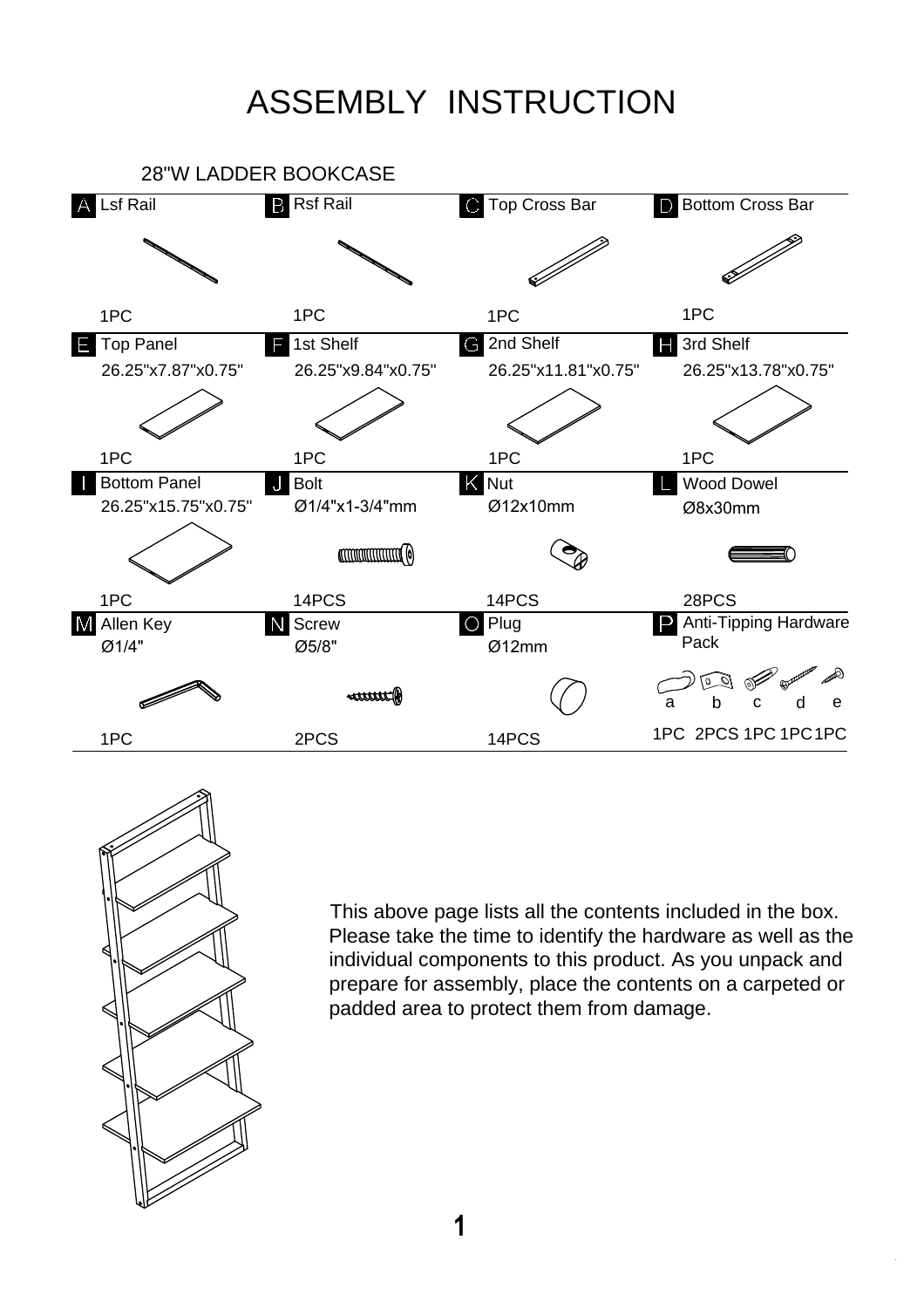Attach Nut (K) to Top Cross Bar (C), Bottom Cross Bar (D) and Top Panel (E), Shelf (F), (G), (H), Bottom Panel (I). Then attach Lsf Rail (A) to Top Cross Bar (C), Bottom Cross Bar (D) and Top Panel (E), Shelf (F), (G), (H), Bottom Panel (I) by using Wood Dowel (L) and Bolt (J) with Allen Key (M).



Attach Nut (K) to Top Cross Bar (C), Bottom Cross Bar (D), Top Panel (E), Shelf (F), (G), (H), Bottom Panel (I). Then attach Rsf Rail (B) to Top Cross Bar (C), Bottom Cross Bar (D) and Top Panel (E), Shelf (F), (G), (H), Bottom Panel (I) by using Wood Dowel (L) and Bolt (J) with Allen Key (M).

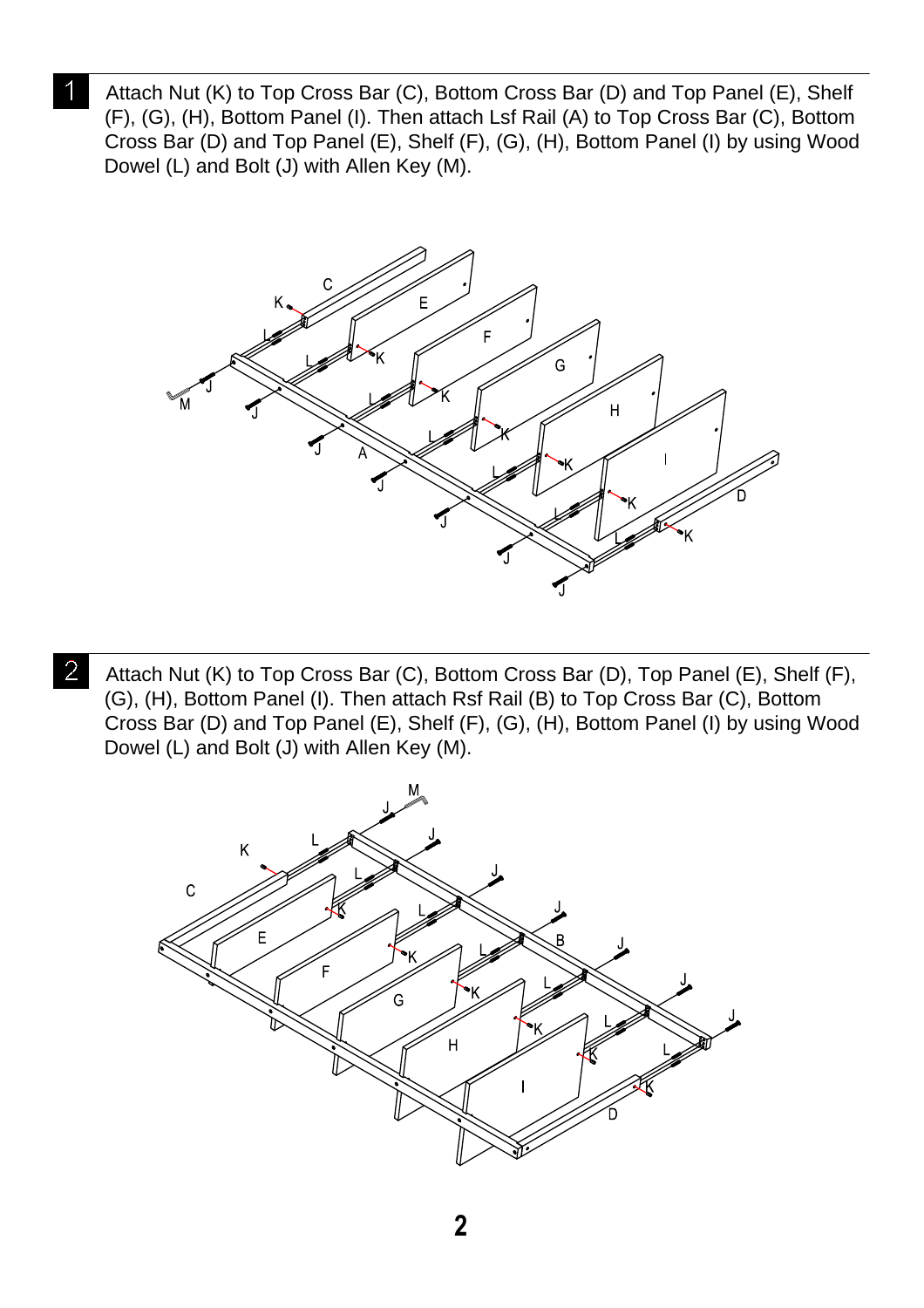## **NOTICE**

If you purchase two pcs or more, please note that don't attach the Plug (O) to the assembled holes of the Rail as it will have availabe gap between two bookcases.

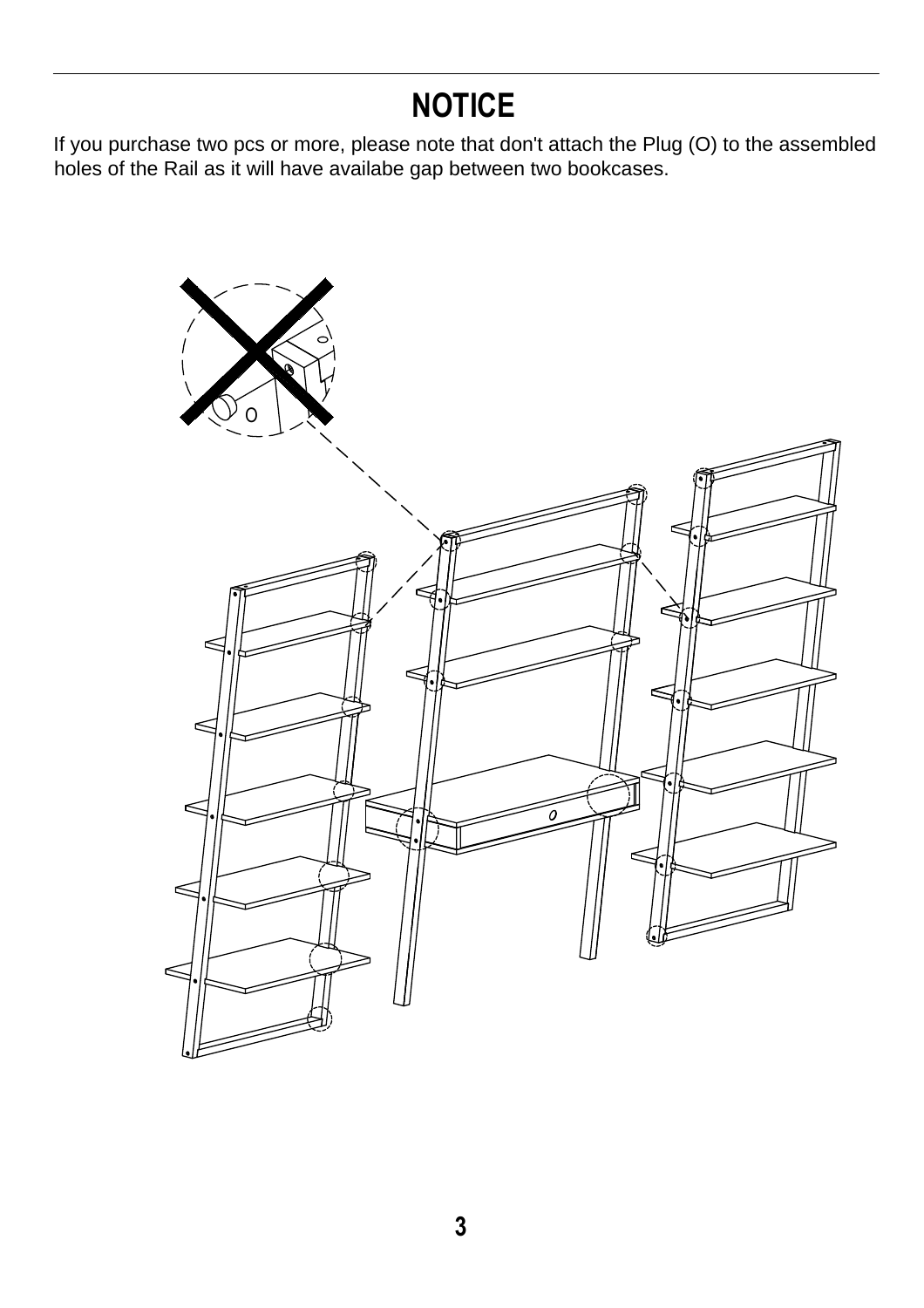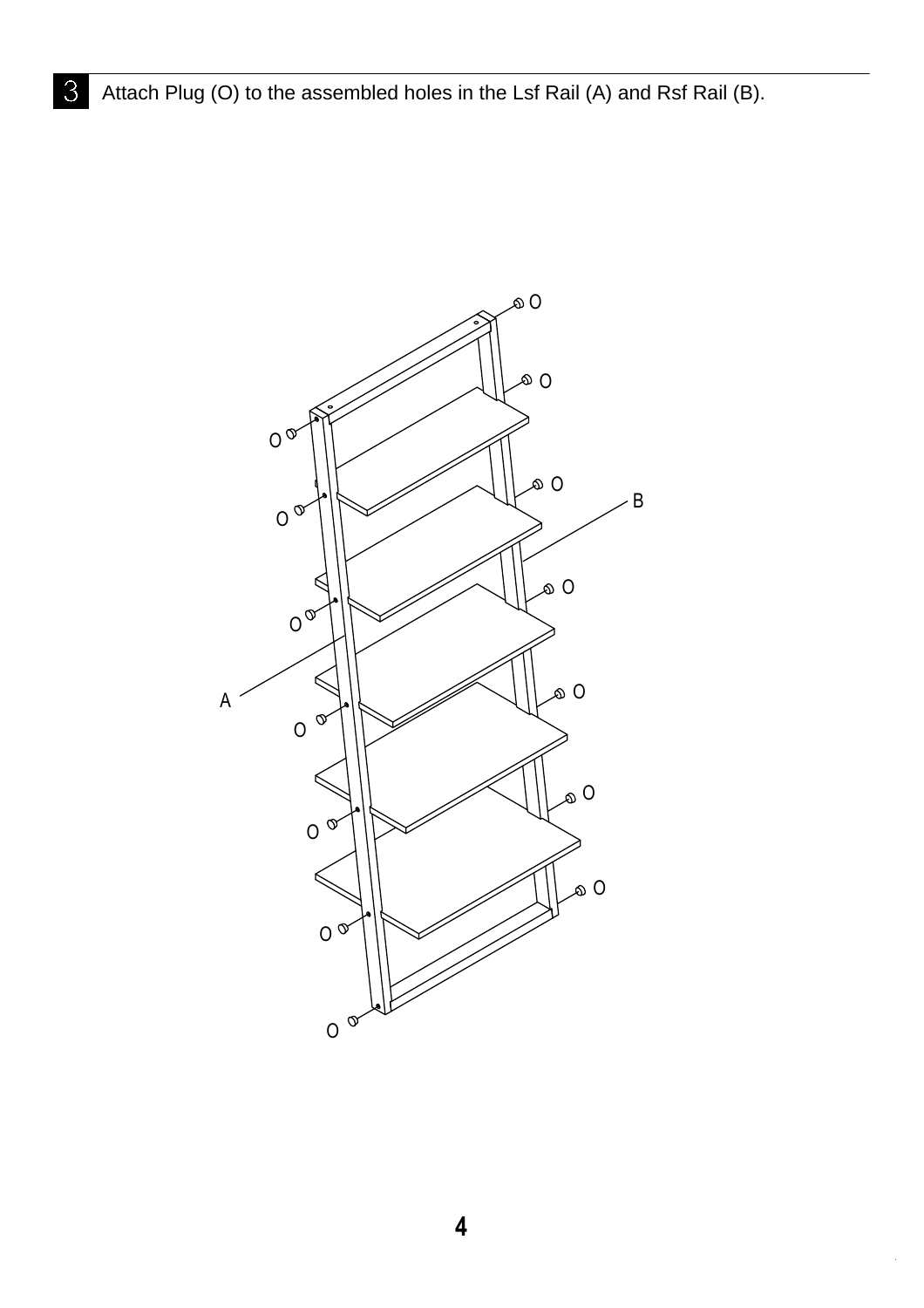- Take out the Anti-Tipping Hardware Pack (P) from the hardware set packag, and assemble it to avoid tipping.
	- 1. Attach and secure one of the wall brackets (b) to the back top edge of the bookcase using the short screw (e).
	- 2. Mark the location on the wall for mounting the second wall bracket (b). Create appropriate sized hole in the wall and insert the plastic screw anchor (c). Secure the bracket to the wall using the long screw (d).
	- 3. Place the furniture to the bracket on the back edge of unit lined with the bracket on the wall.
	- 4. Lace an end of the nylon strap (a) down through each bracket to make sure the strap is securely laced and locked to the bracket.